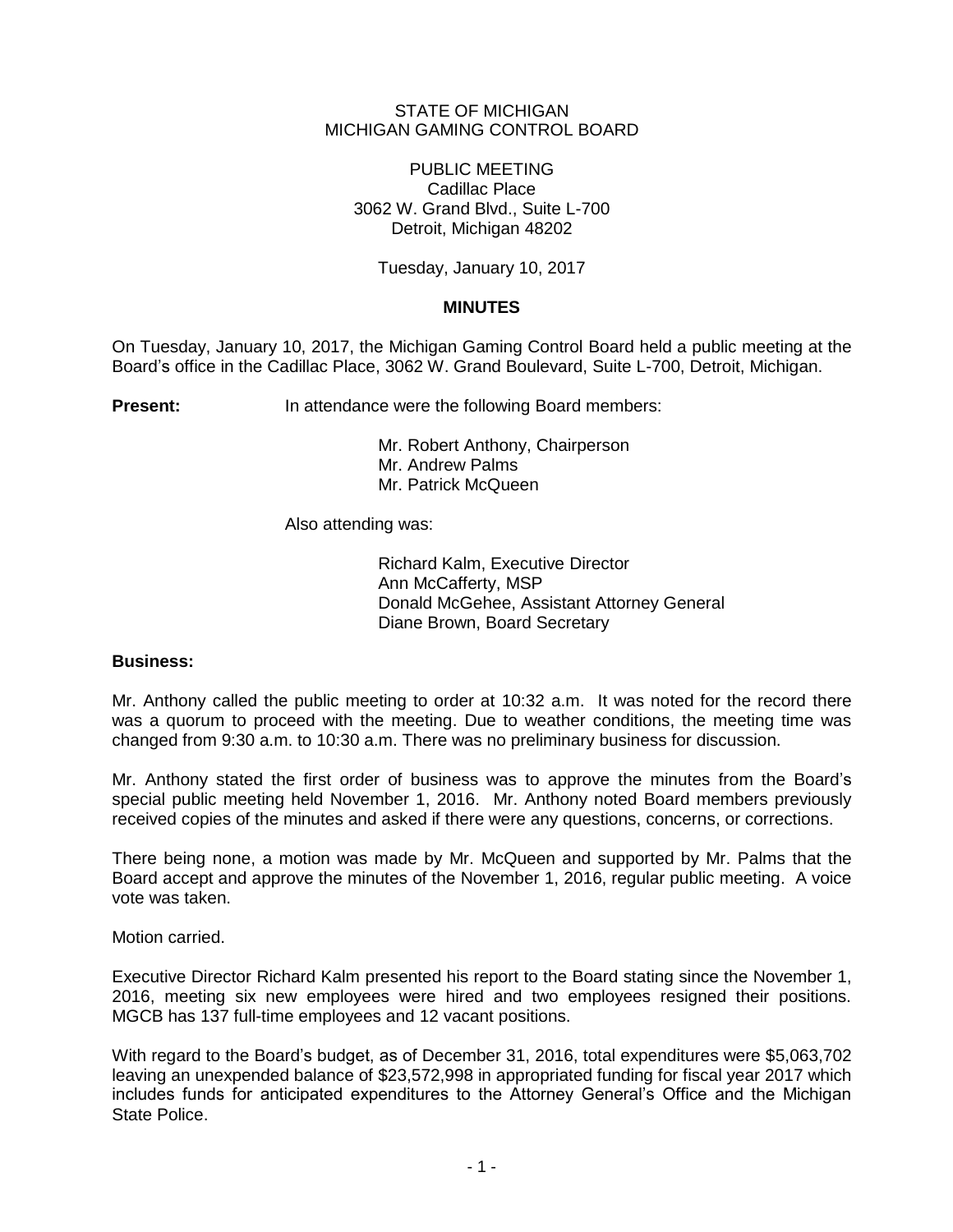For casino operations, Mr. Kalm reported aggregate revenue for the three Detroit casinos for the month of December was down 6.8 percent when compared to the same month last year. Revenue was up 4.8 percent when compared to November 2016. For year-to-date December 31, 2016, the aggregate revenue for the Detroit casinos was up 0.7 percent compared to the same period last year.

For the month ending December 31, 2016, MGM's revenue was down 8.8 percent, MotorCity was down 3.7 percent and Greektown was down 7.5 percent when compared to the same month last year.

For the month ending December 31, 2016, gaming taxes for the three Detroit casinos were \$9.5 million compared to \$10.2 million for the same period last year.

For the month ending December 31, 2016, the three Detroit casinos reported submitting \$14.8 million in wagering taxes and development agreement payments to the City of Detroit.

Mr. Kalm went on to report year end 2016 figures. Aggregate revenue for the three Detroit casinos for the year ending December 31, 2016 was up 0.7% to \$1.386 billion compared to the same period last year. The total revenue consisted from slots of \$1.13 billion (82%) and table games of \$256 million (18%). Revenue for MGM was up 1.7% to \$592.1 million, MotorCity was up 0.7% to \$467.9 million, while Greektown was down 1.3% to \$325.6 million, when compared to 2015.

For the year ending December 2016, gaming taxes for the three Detroit casinos were \$112.2 million compared to \$111.5 million for 2015. Market shares for the year 2016 for MGM were 43%, MotorCity 34%, and Greektown 23%.

Mr. Kalm briefed the Board regarding a temporary shutdown of casino operations at Greektown Casino (GTC) on January 5. The City of Detroit required GTC to undergo a life safety testing inspection of its entire gaming facility. Due to this testing which required repeated power outages, GTC determined it needed to close the casino during the inspection. All patrons were out of the casino by 3:00 a.m. and were allowed back in when the casino reopened at 9:00 a.m. GTC passed the inspection without any problem.

With regard to supplier licensing and vendor registration, Mr. Kalm advised the Board as of December 31, 2016, 681 active vendor exemptions were registered. As of December 31, 2016, 254 casino supplier companies were granted exemption from supplier licensing requirements.

Mr. Kalm reported a total of 15 active temporary nongaming-related and 5 active temporary gaming-related supplier licenses in effect. There are 104 supplier licenses in effect.

Regarding occupational licensing, Mr. Kalm advised the Board as of December 31, 2016, the Board's Employee Licensing section issued a total of 2,121 occupational licenses to MGM employees; 1,741 occupational licenses to MotorCity employees; and 1,446 occupational licenses to Greektown employees. In addition, 1,629 employees of various licensed casino suppliers have been granted occupational licenses. Currently there are 106 temporary occupational licenses.

Mr. Kalm advised the Board since the November meeting, the required background investigations of 164 pending Level 1 and 2 occupational licenses have been completed. Mr. Kalm previously approved 306 renewal requests and 62 Level 3 requests on behalf of the Board.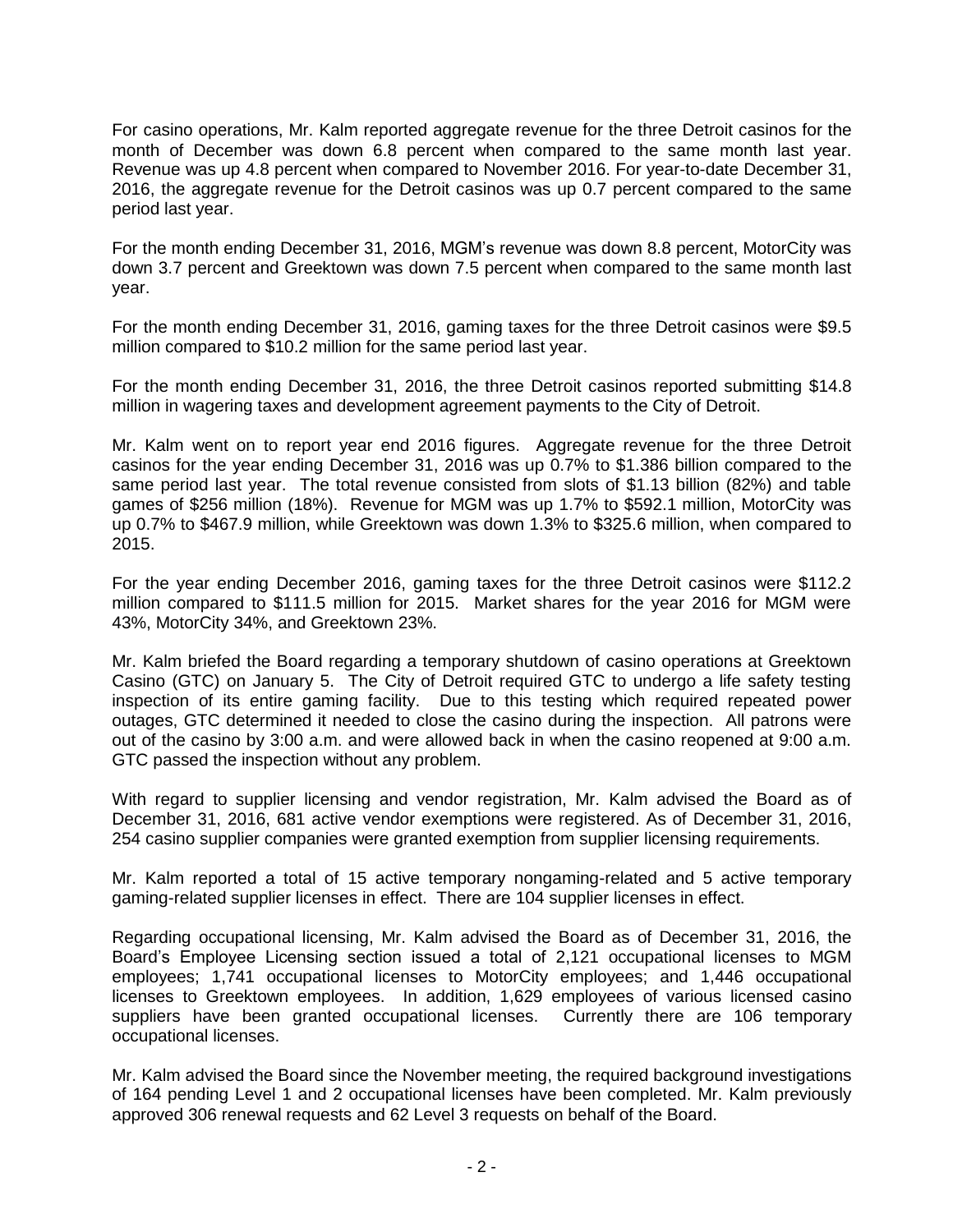Mr. Kalm reported Michigan State Police (MSP) Board-related activity, noting the confidential report submitted to the Board members contained significant activity items involving MSP.

Next, the Board considered for approval the recommendation of the Executive Director and the Casino Audit & Enforcement Division's staff regarding the 164 Level 1 and 2 occupational license applications.

There being no questions from Board members, it was moved by Mr. Palms and supported by Mr. McQueen that the Board enter an Order accepting and adopting the recommendations of the Executive Director and the Casino Audit & Enforcement Division for the pending Level 1 and 2 occupational license applications. A voice vote was taken.

#### Motion carried.

The next agenda item was consideration of the pending supplier license applications of Carmela Foods Distributing, Inc.; Envy Modular Wall Systems, Inc.; Gable Signs & Graphics, Inc.; and TIE Leasing Company.

There were no questions from Board members. A motion was made by Mr. McQueen and supported by Mr. Palms that the Board enter the Orders finding and concluding the applicants are eligible and suitable for licensure and, accordingly, grant the requests. A voice vote was taken.

#### Motion carried.

Next agenda item was consideration of the pending supplier license renewal requests of Allied-Eagle Supply Company, LLC d/b/a Allied Office Specialists; Arrow Motor & Pump, Inc.; Atlas Wholesale Food Company; Data Financial, Incorporated; Davis Iron Works, Inc.; Del Bene Produce, Inc.; General Linen Supply Company d/b/a General Linen and Uniform Service; Interblock Luxury Gaming Products D.d. d/b/a Interblock D.d.; International Market Place, Inc. d/b/a Fishbones Rhythm Kitchen Café; Master Craft Carpet Service, Inc. d/b/a Master Craft Floors; MIG East, LLC; and Trendell Tile, LLC.

There being no questions from Board members, Mr. Palms put forth a motion which was supported by Mr. McQueen that the Board enter Orders finding the above-listed suppliers and their qualifiers eligible and suitable for license renewal and, accordingly, grant the requests for a one-year period. A voice vote was taken.

## Motion carried.

The next item on the agenda was the request for approval of the eligibility and suitability of new Key persons of casino licensee Detroit Entertainment, L.L.C. d/b/a MotorCity Casino, Marian Ilitch Trust U/A Marian Ilitch Trust Agreement #2, and MCC Special Trust U/A Marian Ilitch MCC Trust Agreement #2.

There were no questions from Board members. Mr. McQueen motioned for approval which was supported by Mr. Palms. A voice vote was taken.

Motion carried.